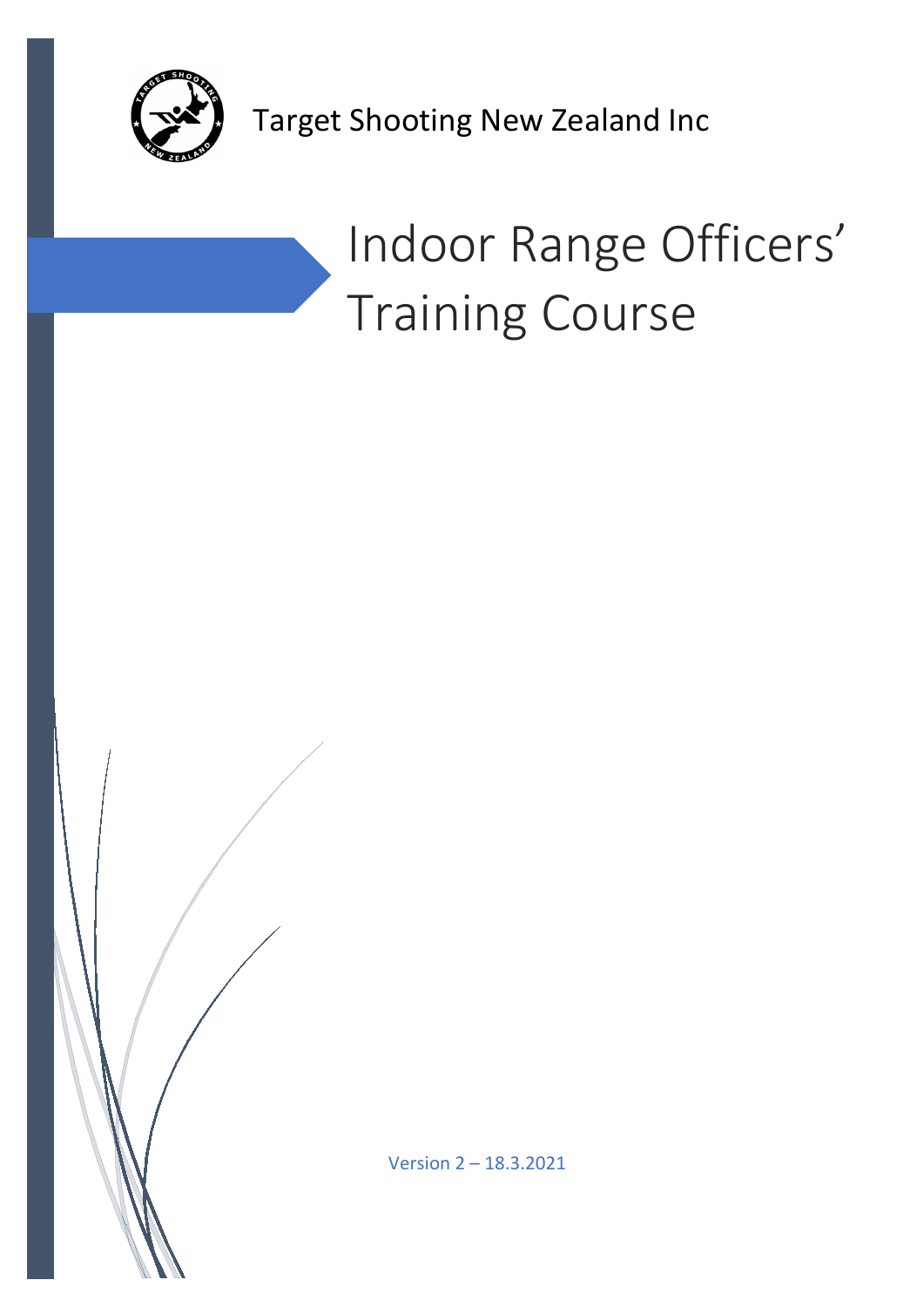

# **AIM of this Course:**

- 1. To teach TSNZ Members to become effective and safe Range Officers for INDOOR ranges and events.
- 2. To certify TSNZ Members as TSNZ Indoor Range Officers, following successful completion of an Indoor Range Officers' Certification Test.
- 3. To enable trained and certified Range Officers to be used on TSNZ ranges and during TSNZ events. This is to ensure proper safety measures and TSNZ Rules are followed at all times and events are held in a fair and equitable manner no matter the Club, Association or location.

This course will provide information to enable TSNZ Members to gain certification as TSNZ INDOOR Range Officers. Note that wherever "Range Officer" or "RO" is used in this course it should be taken to mean a Range Officer for Indoor shooting and Indoor ranges only, as Outdoor and Air Rifle Range Officer duties differ to Indoor duties in some areas.

**ADDITIONAL RESOURCES used:** These can be downloaded from the TSNZ website – [www.tsnz.nz](http://www.tsnz.nz/)

- TSNZ Constitution and Rules (1 January 2021)
- NZ Police Arms Code (2013)

|           | <b>Topics Covered in this Course:</b>             |
|-----------|---------------------------------------------------|
| 3         | Role and Key Duties                               |
| 4         | Responsibilities - General and during Competition |
| 5         | <b>Requirements and Restrictions</b>              |
| 6         | Tips for being an effective RO                    |
| 6         | On the Range                                      |
| 7         | The Range Committee / Rights of Appeal            |
| 8         | Failure to Obey RO Commands                       |
| 8         | Powers of the RO                                  |
| 9         | Preparing to shoot a Squad / Detail               |
| 10        | Running a 10 shot match                           |
| 11        | Running a 20 shot match                           |
| 12        | Running a COMBINED 10 and 20 shot match           |
| $13 - 15$ | When things go wrong $-$ SHOOTER issues           |
| 16        | When things go wrong - RANGE OFFICER issues       |
| 17        | When things go wrong – RANGE issues               |
| 18        | <b>TSNZ Support for Range Officers</b>            |
| 19        | What next - the Certification Test                |

# [www.tsnz.nz](http://www.tsnz.nz/) Page 2 of 19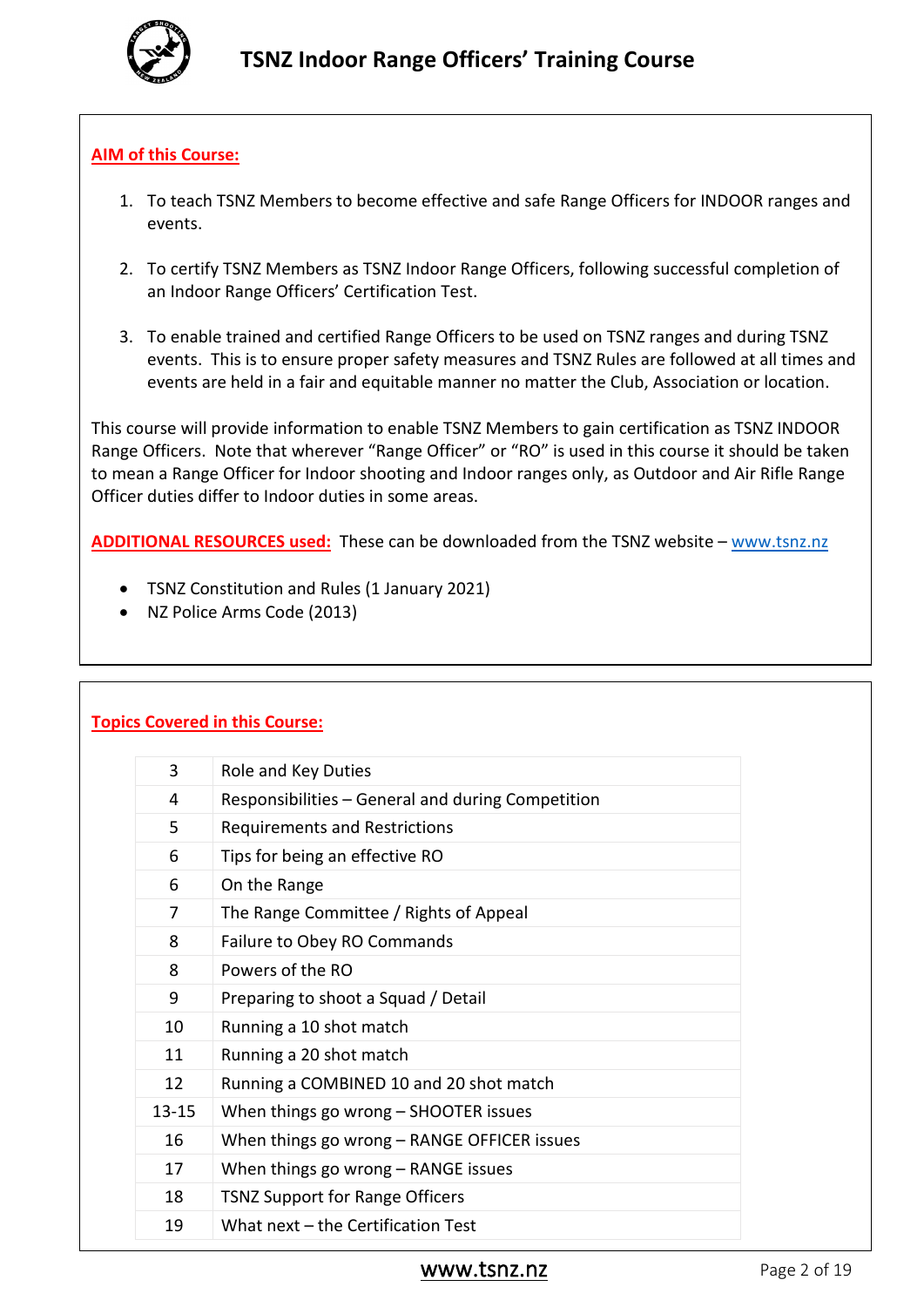

**The ROLE of a TSNZ Range Officer** is extremely important - this is not a job that can be given to just anyone in the Club.

A good Range Officer is a competent sensible person who is familiar with current TSNZ Rules.

A good Range Officer should have a voice loud enough to be heard by shooters wearing hearing protection, or have a way of enhancing their voice if this is needed (eg microphone/speaker).

A good Range Officer should be confident enough in their abilities to take control of all the shooters and others within their range environment.

All TSNZ Clubs and Associations should have a pool of trained Range Officers that they can use for informal (Club) or formal (Competition) situations.

Some Range Officers may only be comfortable managing Club activities, while others will have no problem with running Open Championships or NZ events. A good Range Officer will know their own limitations and make sure they work within them.

# **NOTE – the small numbers shown in brackets throughout this Course are TSNZ Rule numbers eg (2.6.9)**

TSNZ Range Officers have **THREE KEY DUTIES**:

- 1. **SAFETY - Maintaining SAFETY on the Firing Point** of shooters, range officials, spectators. (2.2.3)
- 2. **FAIRNESS - Ensuring TSNZ Rules are followed** match conditions, timing, equipment, clothing. (2.4.1.2, 2.10.2.5)
- 3. **FEEDBACK - Advising the RANGE COMMITTEE** of any issues that have arisen in a competition setting. (2.10.2.8)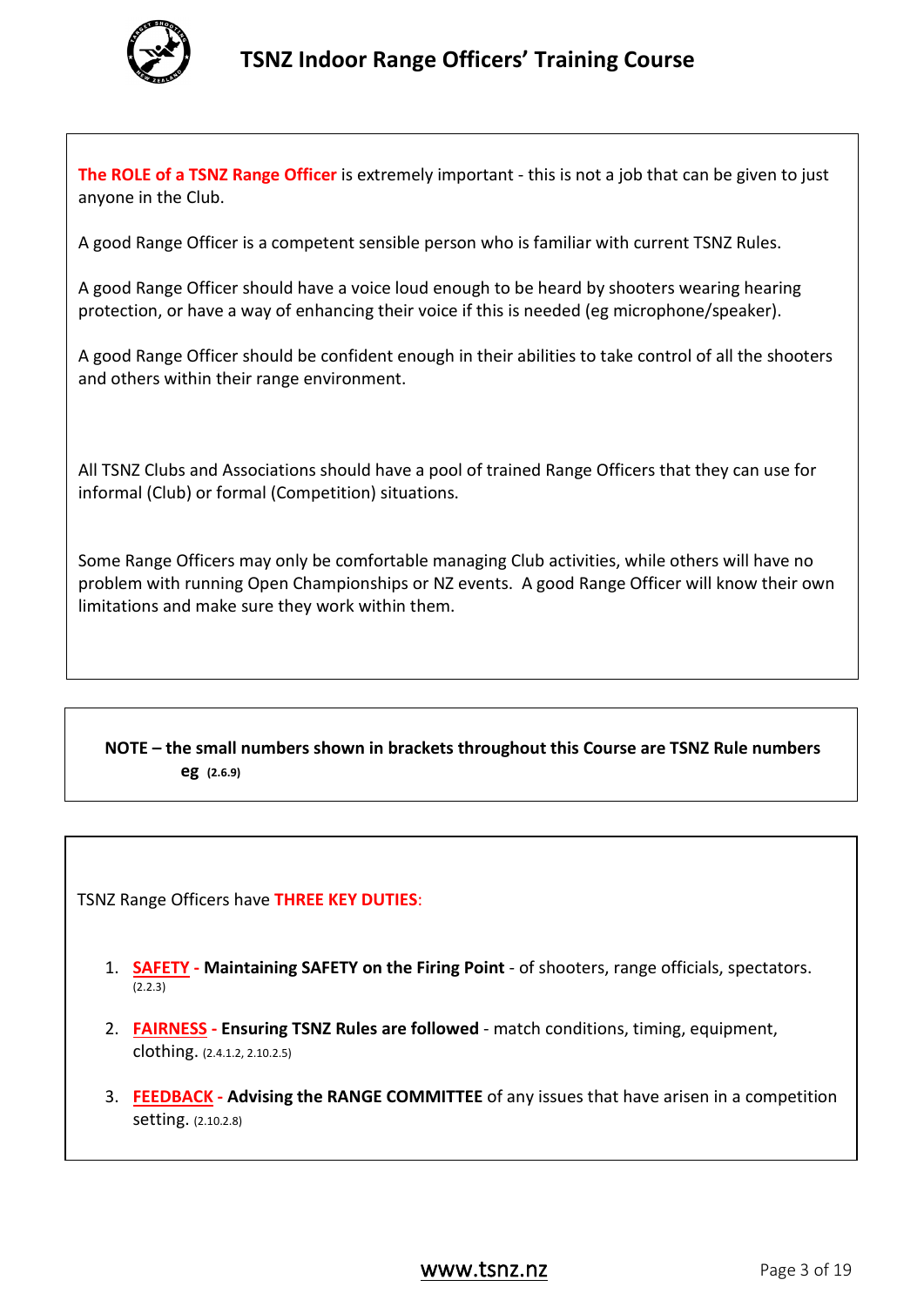

# **A TSNZ Range Officer is RESPONSIBLE FOR:**

- Ensuring that any un-licenced shooter is adequately supervised by a holder of a current NZ Firearms Licence according to the Arms Act 1983 and any amendments (2.10.2.2). This could mean allowing new unlicenced shooters to have a coach next to them on the mound.
- Turning the range RED LIGHT ON at any time when shooting is NOT permitted. (2.10.2.3)
- Checking the correct shooters are present on the range prior to the commencement of shooting according to the Squad/Detail List provided to them.
- Giving the commands "SHOOTERS LOAD", "SHOOTERS START", "SHOOTERS STOP AND UNLOAD", "SHOOTERS CLEAR ACTIONS AND INSERT SAFETY FLAGS", and other necessary commands. (2.10.2.4)
- Keeping the match time and providing the correct time calls. (2.10.2.5)
- Responding promptly to any abnormal condition or incident notified by competitors or other people on the range. (2.10.2.5)
- Recording any abnormal incidents on the Range Squad/Detail List.
- Verifying all actions are clear and safety flags are inserted before rifles are taken from the firing point. (2.2.13)

# **In addition, during a COMPETITION the RANGE OFFICER is RESPONSIBLE FOR:**

- Checking equipment, accessories, and clothing are complaint with TSNZ Rules for that particular competition and recording any issues on the Range Squad/Detail List for referral to the Range Committee. (2.4.1.2, 2.10.2.8)
- Ensuring anyone shooting in consecutive squads/details (including practice then match squads/details) physically leaves the firing point between the squads/details i.e. stands up and moves to the back of the firing line before resuming their position for the next squad/detail. (2.11.7.1)
- Ensuring no shooter is unfairly disturbed by other shooters. (2.1.2)
- Ensuring any coaches, spotters, or any others able to be present remain at the rear of the firing point only and do not disturb other shooters. (2.2.1, 2.11.6)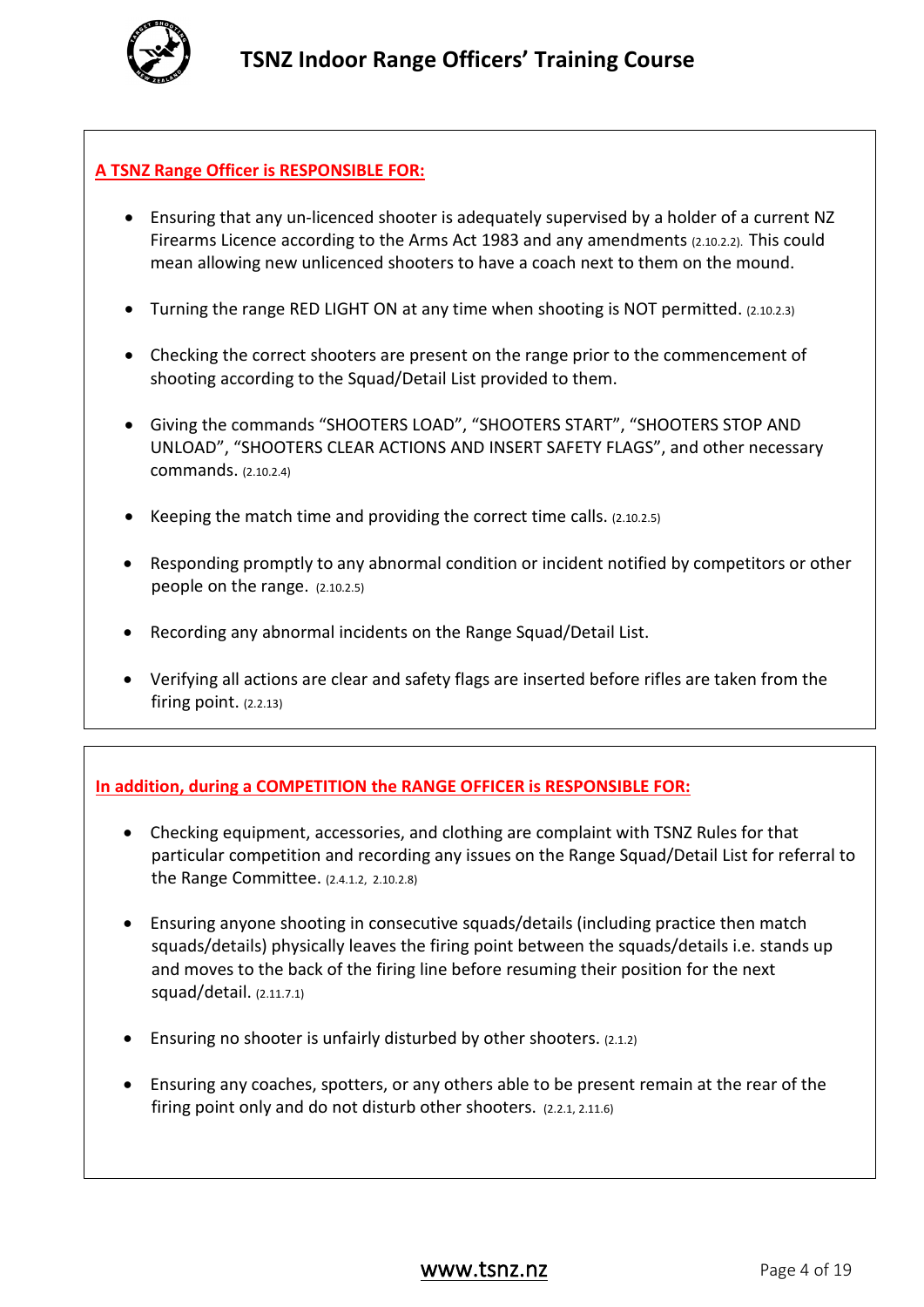

**The REQUIREMENTS OF A TSNZ Range Officer - the Range Officer MUST:**

- Be the holder of a current NZ Firearms Licence (2.10.2.1)
- Be a current Financial Member of a TSNZ Club or Association (for Liability Insurance purposes)
- Be well acquainted with and understand TSNZ Rules
- Be familiar with the STANDING ORDERS and EMERGENCY PROCEDURES of the range (s) he/she is operating
- Wear hearing protection during shooting  $(2.2.15)$

#### **A TSNZ Range Officer must be willing and able to:**

- Ensure range commands are obeyed and that the safety rules are followed (2.2.3)
- Command any person who acts in an unsafe manner or fails to respond to the commands of the Range Officer to stop firing immediately (2.10.2.6)
- Report any unsafe or unresponsive behaviour to the Range Committee for their consideration (2.10.2.8)

# **RESTRICTIONS - A TSNZ Range Officer:**

- does not provide coaching unless specifically asked in advance and then to C- or D- graders only and only if this can be done without affecting normal Range Officer duties.
- does not provide spotting advice unless specifically asked in advance, and then only if this can be done without affecting normal Range Officer duties.
- does not give advice on events such as overloads, missed targets, number of shots fired, even if asked – it is up to the shooter to manage these themselves.
- $\bullet$  is only required to provide the standard time calls  $(2.10.2.4, 2.11.8.3)$ , which are:

10 shot match – at six minutes, and two minutes to go 20 shot match – at 10 minutes, and two minutes to go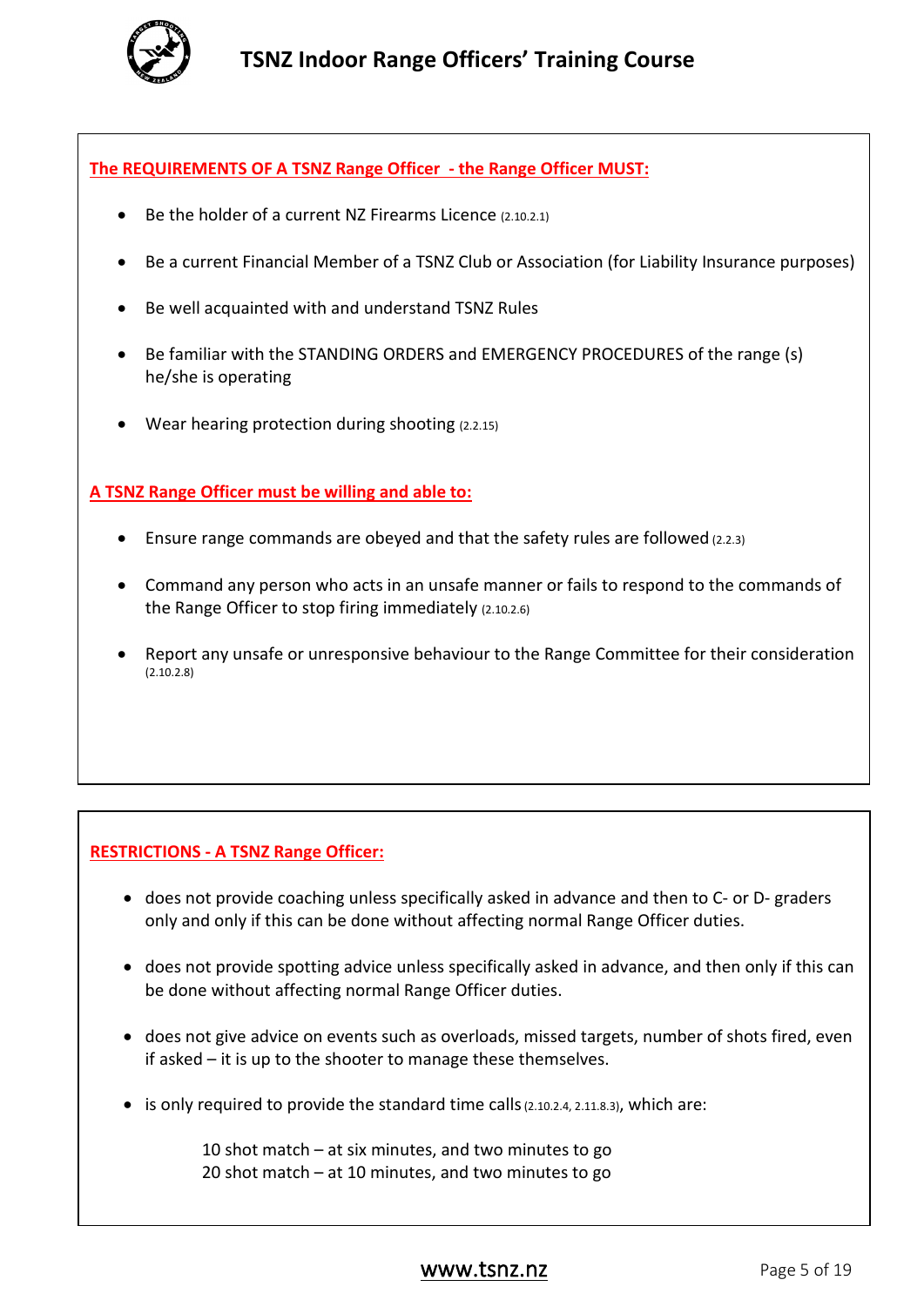

# **TIPS for being an effective Range Officer:**

- Speak loudly and clearly remember that shooters are wearing hearing protection so you will need to be even louder than normal. If you do not have a loud voice you should enhance it in some way, eg use a speaker system.
- Make sure shooters in all parts of the range can hear you:
	- $\circ$  If the range is divided into separate areas repeat instructions in both areas or have an Assistant Range Officer present to relay the commands.
	- $\circ$  Be sure that instructions for shooters in the top and bottom levels are not blocked by the top level's flooring construction.
- Do not change key commands into a conversation:
	- $\circ$  keep to the standard wording provided (2.2.112, 2.2.13, 2.10.2.4, 2.11.8.3).
	- $\circ$  while shooters will be listening out for key terms such as "SHOOTERS START", they probably won't hear, or may not understand, wording such as "OK, you can get going now, whenever you're ready".

# **On the Range:**

All TSNZ ranges will have a dedicated area for the Range Officer behind the firing line.

This area should have:

- a flat surface on which to rest a spotting scope
- a chair
- a timer
- a spotting scope
- hearing protection
- squad/detail lists
- pen(s).
- a RED LIGHT switch easily accessible if not directly in the Range Officer area.

There may also be a Range Officer's vest to wear – usually fluoro coloured and marked with RANGE OFFICER on the back.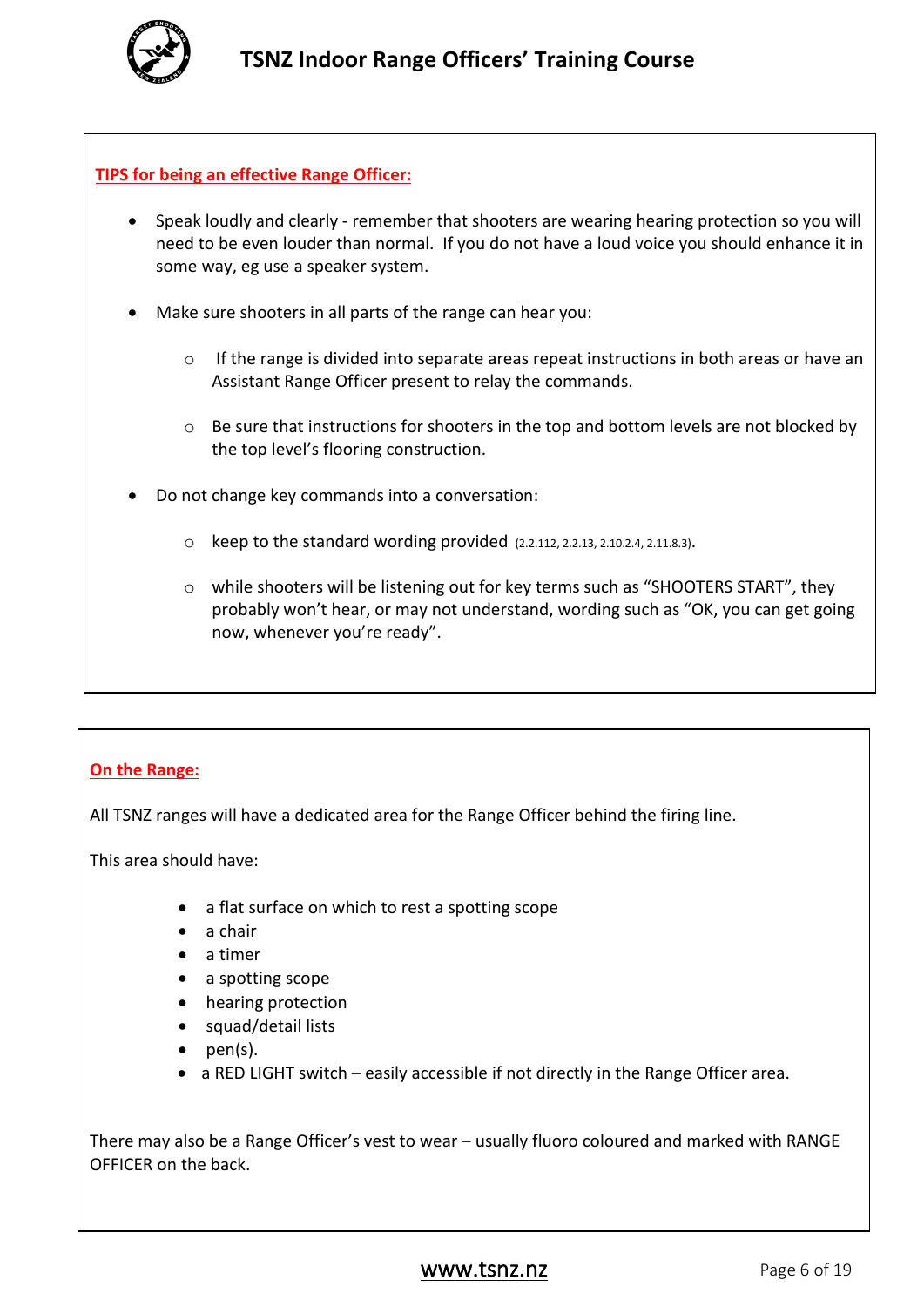

# **THE RANGE COMMITTEE:**

A Range Committee is a group of Club or Association members responsible for competitions run by any TSNZ Club or Association. They:

- are completely separate to, and independent of, the Range Officer
- verify the competence of any officials under its control (eg Range Officer)  $(2.10.1.3)$
- control TSNZ Competitions (2.10.1.1)
- are a group of at least three people  $(2.10.1.1)$
- are appointed in advance of the competition
- arbitrate on any matter arising during the competition (2.10.1.1)
- are responsible to ensure the safety rules of TSNZ are followed (2.10.1.2)
- must consider the ethics of good sportsmanship and the intent of the TNSZ Rules so that fair and equal conditions are provided to all competitors, as far as is practicable (2.10.1.4)
- must not have any competitors present at any discussion on matters concerning those competitors (2.10.1.5)
- must allow a competitor to state their individual case prior to concluding proceedings and making decision (2.10.1.5)
- must allow a Team Captain or Manager in the case of team events to state their case prior to concluding proceedings and making a decision (2.10.1.5)
- have the final say in any dispute (2.10.1.1), subject to the RIGHT OF APPEAL as follows:

# **RIGHT OF APPEAL:**

Any Member of TSNZ has the right to refer any matter, or appeal any local ruling, to the TSNZ Executive, which shall be the final arbiter on disputes and matters of interest. These referrals or appeals will be considered by reasons of natural justice and interpretation of the intent of the TSNZ Indoor Rules and **must be received by the TSNZ Executive within 28 days** of the matter occurring or receipt of the local ruling. (2.1.5)

**Reporting** - the Range Committee or Club or Association officials should **report any firearms safety incidents/accidents** to the TSNZ office as soon as possible after they occur. This is so the Executive can be made aware to properly control any publicity that may ensue and can alert their Liability Insurer of any potential claims.

# [www.tsnz.nz](http://www.tsnz.nz/) Page 7 of 19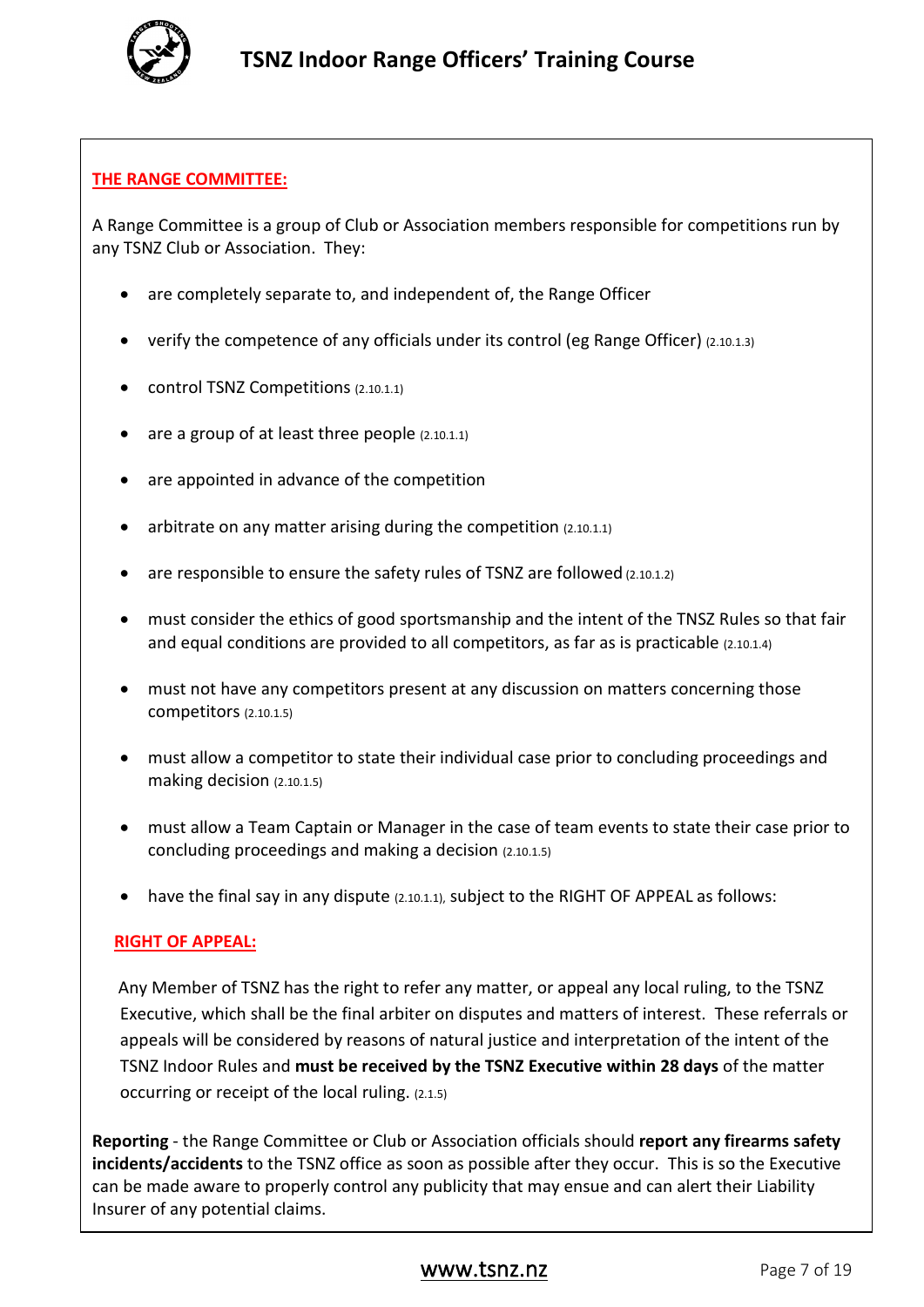

# **FAILURE TO OBEY THE RANGE OFFICERS COMMANDS**

**The Range Officer has full and total control at the firing point and it is his/her duty to enforce safety and discipline -** everyone in the firing point area must follow his/her commands. (2.2.3)

Anyone who **fails to respond to the commands** of the Range Officer shall be required to **stop shooting immediately** and **may be asked to leave the firing point.** In a competition situation the matter would then be reported to the Range Committee for consideration. (2.2.4)

All TSNZ Members have a duty to assist and encourage enforcement of the Range Officer's commands. (2.2.1)

# **POWERS A RANGE OFFICER HAS**

A Range Officer has the power to:

- **permit any shooter to leave the firing point** once their rifle has been made safe
- **interrupt shooting at any time in the interests of safety** (2.10.2.6)
- instruct all shooters to **immediately stop shooting and make their rifles safe** by placing the butts on the mound and/or replacing their safety flags (2.2.9, 2.2.12)
- instruct anyone to **cease any behaviour that constitutes bad sportsmanship** eg kicking or in any other way interfering with a neighbouring shooter (2.1.2)
- ask anyone to **silence or remove their cellphone** from the firing point (2.1.2)
- **order from the firing point** any competitor whose behaviour or equipment constitutes a **risk to safety** (2.10.2.7)
- **inspect and refer to the Range Committee** any competitor whose **equipment, accessories, apparel**, or **position** are suspected of **contravening the TSNZ Indoor Rules** (2.10.2.8, 2.6)

**IMPORTANT NOTE** – No competitor can be penalised or disadvantaged by following instructions given to them by the Range Officer (2.10.2.9)

# **WWW.tSNZ.NZ** Page 8 of 19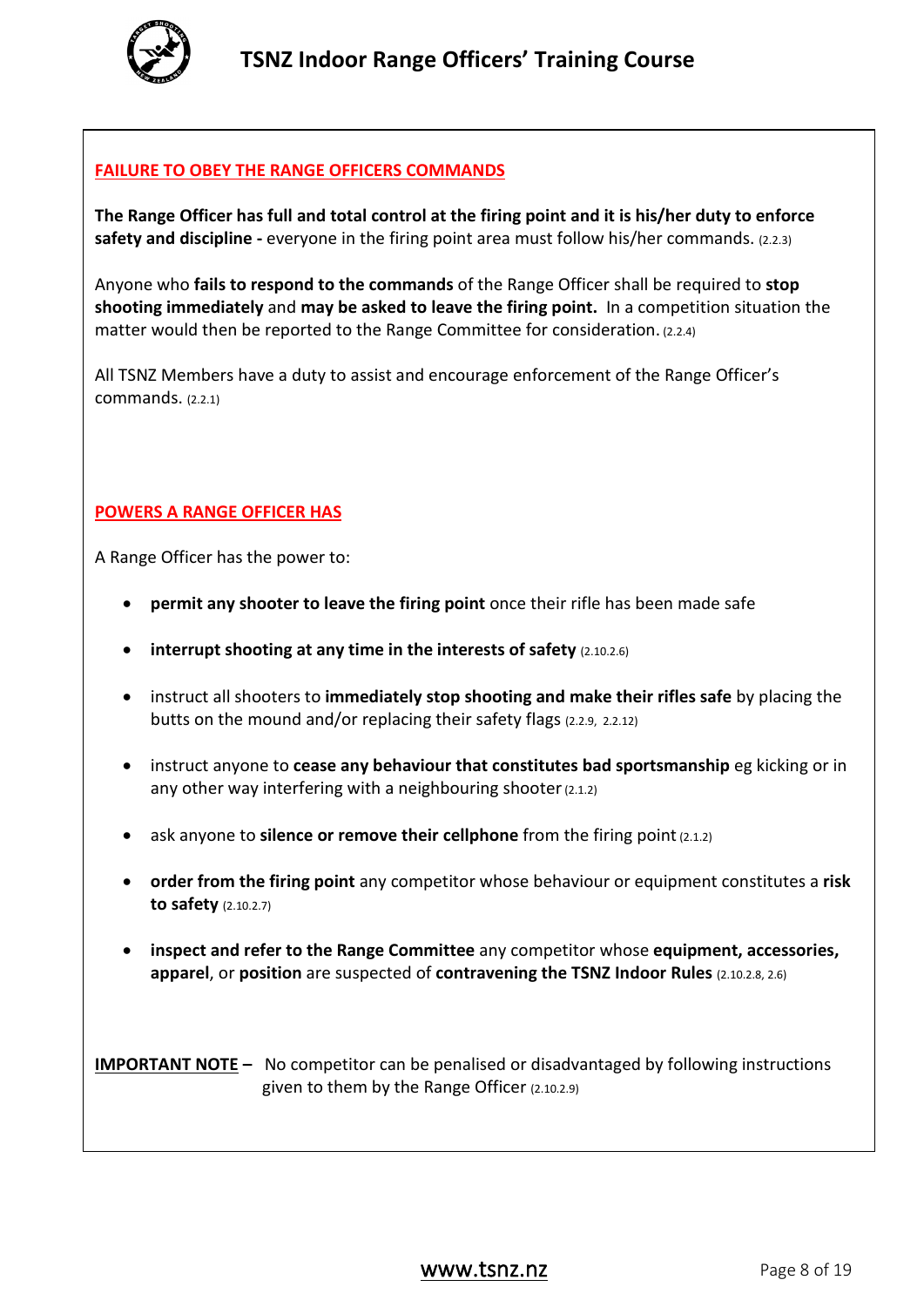

# **PREPARING TO SHOOT A SQUAD / DETAIL:**

Exactly how and where shooters enter and leave the firing point will depend upon range construction and is likely to be different at different ranges. Specific instructions on this may be included in the Range STANDING ORDERS, and Range Officers should become aware of this before taking charge of any range.

#### **The following should apply to all TSNZ ranges:**

Shooters can enter the firing points when called and while the **RED LIGHT IS ON.** All shooters must have safety flags visible in the actions of their rifles.

At this time shooters can place their rifles, mats, scopes, ammunition etc on the mound but they CANNOT attach rifles to slings or get into the full prone position with their rifle. (2.2.7)

The Range Officer **checks all shooters are present and on correct firing points** according to the Squad/Detail List provided to him/her.

**If anyone is present who should not be there**, the Range Officer can ask them to leave, or allow them to stay and shoot in that squad/detail. If they leave, they should take all their gear with them, unless they are shooting in the following squad/detail and there is no one who needs to shoot on that mound in the current squad/detail, in which case the Range Officer may allow them to leave their equipment there. If they are to stay, the RO MUST add their name to the squad/detail card so that markers will know who has shot on that mound.

**If anyone is missing** the Range Officer calls their name and can allow time for them to arrive before the squad/detail starts. However this additional time should be SHORT and should not inconvenience any of the other shooters who are present on time.

**WHEN all checks as above are done** AND

**it is clear there is no one forward of the firing line** (eg at the target area) AND

 **any other Range Standing Order requirements have been met** (eg doors locked etc),

**the Range Officer can switch off the Red Light,** and tell the shooters

"THE RED LIGHT IS OFF, YOU MAY NOW GET INTO POSITION AND REMOVE SAFETY FLAGS".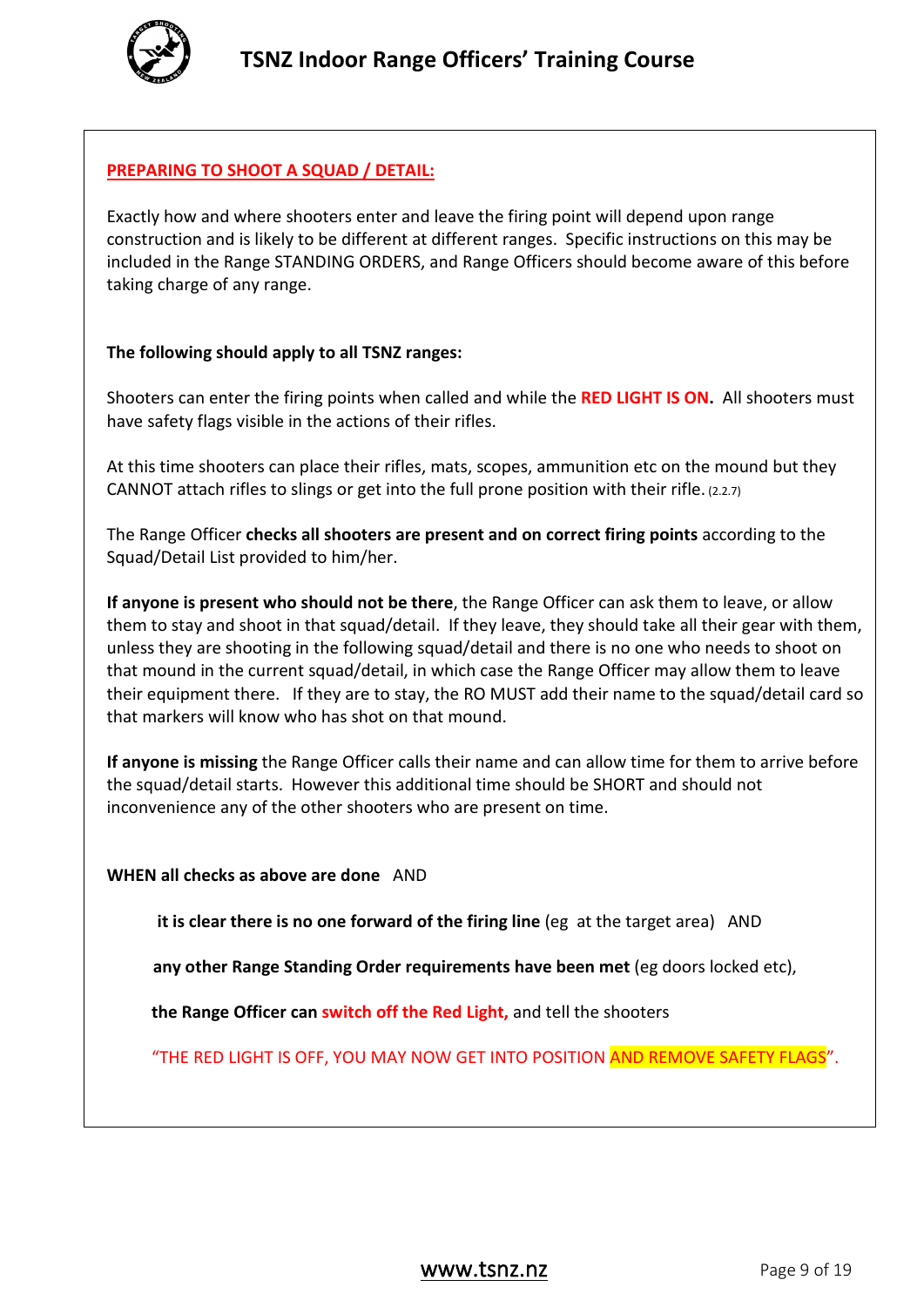

#### **TO RUN THE SQUAD / DETAIL: RANGE OFFICER CALLS – FOR A 10-SHOT MATCH:**

**Start reading this out AFTER the RED LIGHT has been turned OFF and while the shooters are getting into position**.

While you're getting ready, **this is a 10-shot match**. You have 12 minutes in which to complete the match. There will be time calls at 6 minutes, and 2 minutes to go. You have 2 compulsory sighters plus a third optional. Report any malfunctions or crossfires onto other shooters' targets to the Range Officer as they occur. Report any overloads onto your own targets to the Range Officer at the end of the match. You are reminded that the final closing of the action must be with the rifle on the shoulder, pointed in a safe direction down the range.

You now have one minute to fire warmers – WARMERS ONLY – FROM NOW

[After 1 minute, or if it is clear there are no further warmers] SHOOTERS STOP

All actions should be open and empty now. Is any shooter not ready?

SHOOTERS LOAD. SHOOTERS START [start the timer]

| [After 6 minutes]  | <b>6 MINUTES TO GO</b> |
|--------------------|------------------------|
| [After 10 minutes] | 2 MINUTES TO GO        |
| [After 12 minutes] | SHOOTERS STOP.         |

SHOOTERS, CLEAR ACTIONS AND INSERT SAFETY FLAGS.

(NOTE - There may also be specific range instructions to give on the removal of brass, this will depend on each range's arrangements.)

RO checks all rifles have safety flags inserted.

YOU MAY NOW LEAVE THE MOUND

٦

If you are shooting in the next squad/detail, you must move behind the firing line before getting ready to shoot again.

**IMPORTANT NOTE –** A rifle is considered to be LOADED **when a live round is on the loading ramp or in the breech** even if the bolt/lever is still open.

[www.tsnz.nz](http://www.tsnz.nz/) Page 10 of 19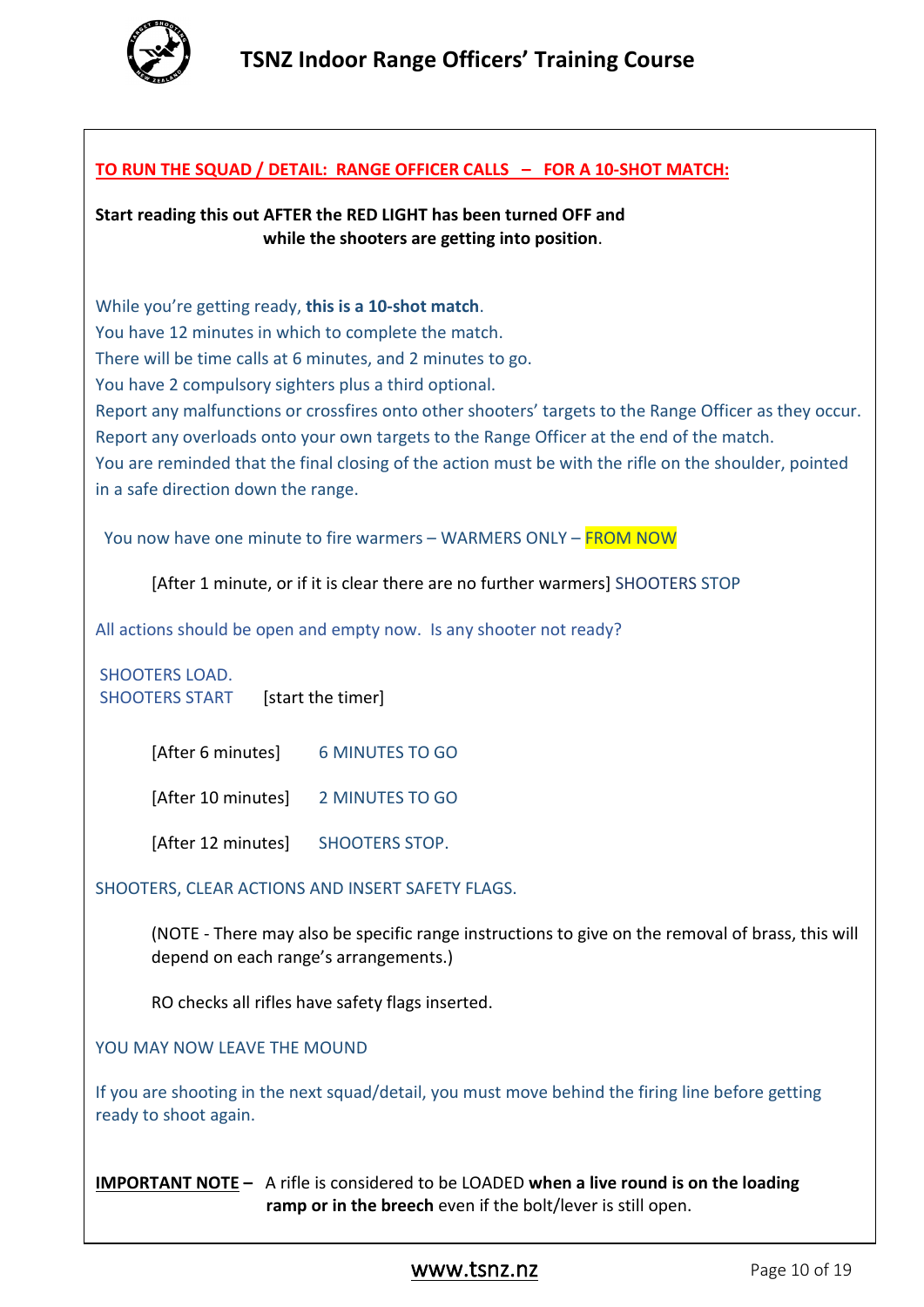

#### **TO RUN THE SQUAD / DETAIL: RANGE OFFICER CALLS – FOR A 20-SHOT MATCH:**

#### **Start reading this out AFTER the RED LIGHT has been turned OFF and while the shooters are getting into position**.

While you're getting ready, **this is a 20-shot match**. You have **22 minutes** in which to complete the match. There will be time calls at 10 minutes, and 2 minutes to go. You have 2 compulsory sighters plus a third optional. Report any malfunctions or crossfires onto other shooters' targets to the Range Officer as they occur. Report any overloads onto your own targets to the Range Officer at the end of the match. You are reminded that the final closing of the action must be with the rifle on the shoulder, pointed in a safe direction down the range.

You now have one minute to fire warmers – WARMERS ONLY – FROM NOW

[After 1 minute, or if it is clear there are no further warmers] - SHOOTERS STOP

All actions should be open and empty now. Is any shooter not ready?

SHOOTERS LOAD. SHOOTERS START [start the timer]

[After 12 minutes] 10 MINUTES TO GO

[After 20 minutes] 2 MINUTES TO GO

[After 22 minutes] SHOOTERS STOP.

# SHOOTERS, CLEAR ACTIONS AND INSERT SAFETY FLAGS

(There may also be specific range instructions to give on the removal of brass, this will depend on each range's arrangements.)

RO checks all rifles have safety flags inserted.

YOU MAY NOW LEAVE THE MOUND.

If you are shooting in the next squad/detail, you must move behind the firing line before getting ready to shoot again.

**IMPORTANT NOTE –** A rifle is considered to be LOADED **when a live round is on the loading ramp or in the breech** even if the bolt/lever is still open.

[www.tsnz.nz](http://www.tsnz.nz/) Page 11 of 19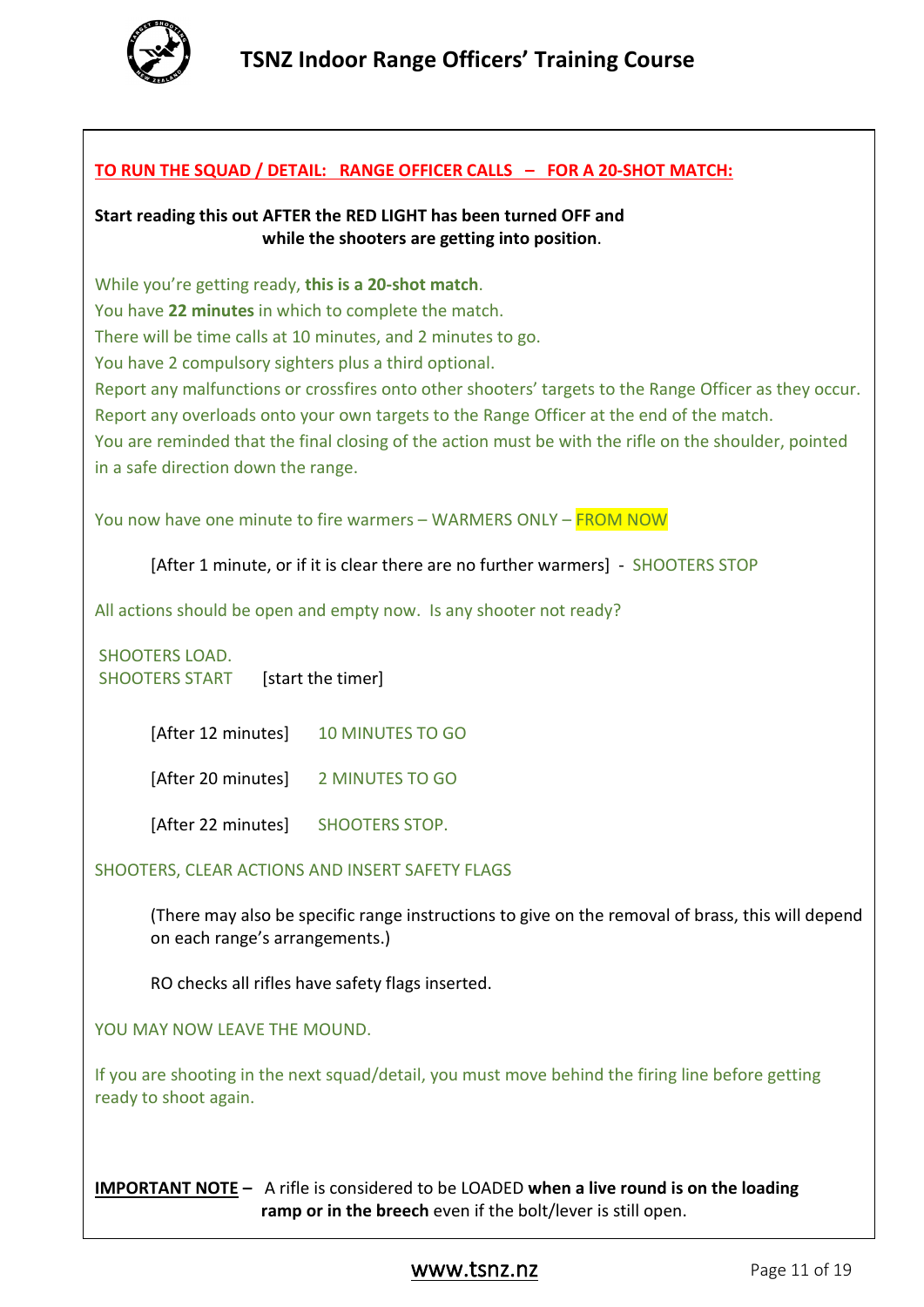

# **TO RUN THE SQUAD / DETAIL: RANGE OFFICER CALLS – FOR A COMBINED 10 & 20 SHOT MATCH:**

#### **Start reading this out AFTER the RED LIGHT has been turned OFF and while the shooters are getting into position**.

While you're getting ready, **this is a 10-shot AND a 20-shot match**.

10-shotters have 12 minutes in which to complete the match with time calls at 6 minutes, and 2 minutes to go.

20-shotters have 22 minutes in which to complete the match with time calls at 10 minutes and 2 minutes to go.

All shooters have 2 compulsory sighters plus a third optional.

Report any malfunctions or crossfires onto other shooters' targets to the Range Officer as they occur. Report any overloads onto your own targets to the Range Officer at the end of the match.

You are reminded that the final closing of the action must be with the rifle on the shoulder, pointed in a safe direction down the range.

You now have one minute to fire warmers – WARMERS ONLY – FROM NOW

[After 1 minute, or if it is clear there are no further warmers] SHOOTERS STOP

All actions should be open and empty now. Is any shooter not ready?

| SHOOTERS LOAD. SHOOTERS START | [start BOTH the 12 minute and the 22 minute timer]                     |
|-------------------------------|------------------------------------------------------------------------|
| [After 6 minutes]             | The 10 shot match has 6 MINUTES TO GO                                  |
| [After 10 minutes]            | The 10 shot match has 2 MINUTES TO GO                                  |
| [After 12 minutes]            | 10-shot match SHOOTERS STOP.<br>The 20 shot match has 10 MINUTES TO GO |
| [After 20 minutes]            | 2 MINUTES TO GO                                                        |
|                               |                                                                        |

[After 22 minutes] SHOOTERS STOP.

SHOOTERS, CLEAR ACTIONS AND INSERT SAFETY FLAGS.

(NOTE - There may also be specific range instructions to give on the removal of brass, this will depend on each range's arrangements.)

RO checks all rifles have safety flags inserted.

YOU MAY NOW LEAVE THE MOUND.

If you are shooting in the next squad/detail, you must move behind the firing line before getting ready to shoot again.

[www.tsnz.nz](http://www.tsnz.nz/) Page 12 of 19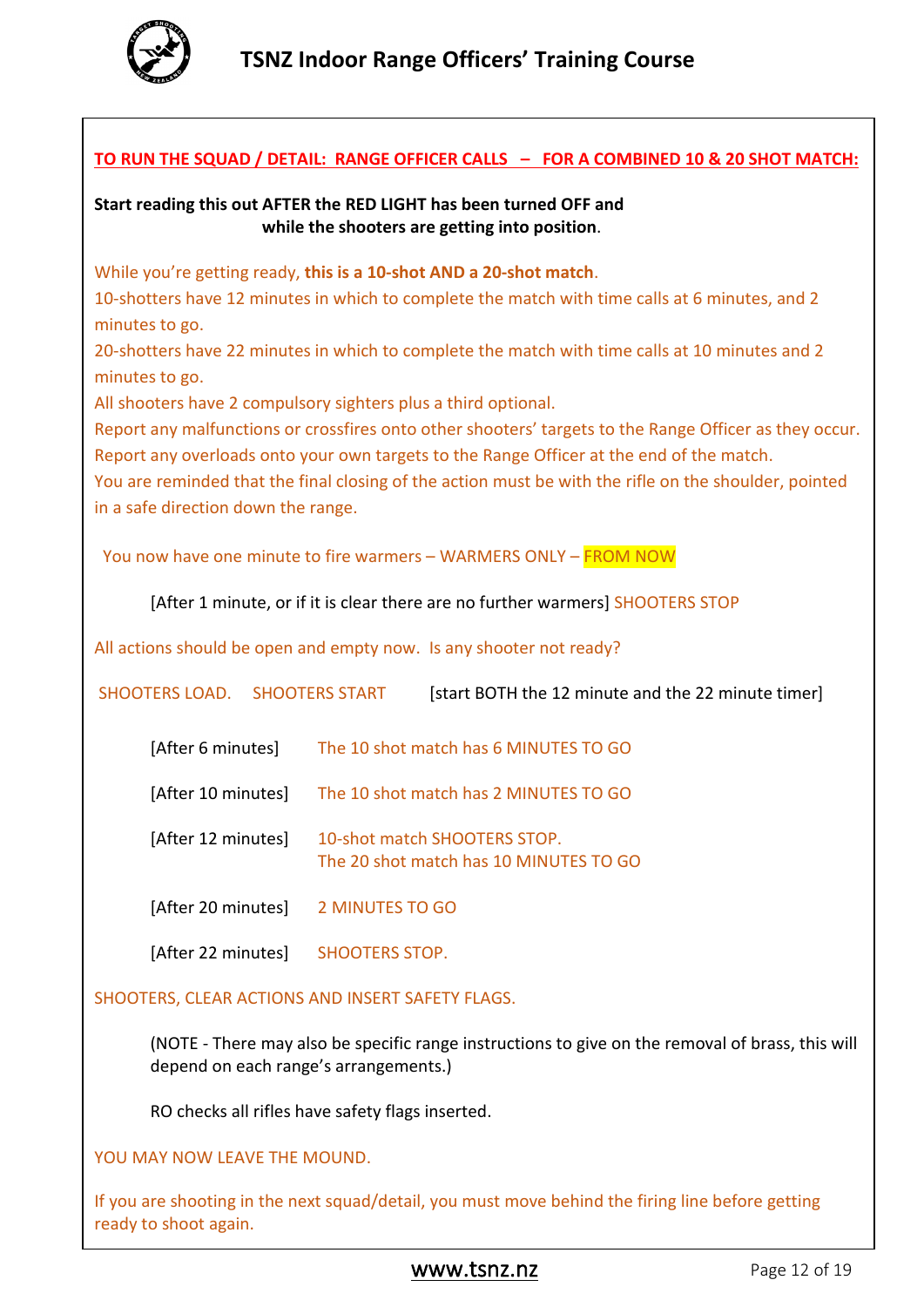

# **WHEN THINGS GO WRONG – What to do when A SHOOTER:**

• **Claims they have a malfunction** – first ask the shooter to give you details of the situation. You can give basic advice eg to check if the safety is on.

What happens next depends on if the malfunction is ALLOWABLE or not. (2.11.11.1 - 2)

#### **ALLOWABLE MALFUNCTIONS:**

**If the bullet has failed to leave the rifle when the trigger is pulled** the malfunction is allowable and the shooter can choose to withdraw from that squad/detail and complete the card later.

This includes if the situation is due to a defective cartridge.

The rifle should be made safe and the shooter should remain on the mound until the squad/detail has finished. Make a note on the squad/detail card of the withdrawal.

When that squad/detail has finished the shooter may rectify the fault or may choose to use a substitute rifle to complete their card. The partially shot card should be re-hung in the squad/detail of their choice. To complete the card the shooter is allowed one sighting shot into the original sighting diagram, then the time is started giving the equivalent of one minute per remaining counting shot to complete the card. The total score from the two periods of shooting will be applicable, however the shooter CANNOT shoot an entirely new card.

#### **NON-ALLOWABLE MALFUNCTIONS:**

**If the bullet has left the rifle but does not hit any target for any reason**, this is NOT an allowable malfunction. Check there is no projectile stuck in the barrel if the shooter was confident the bullet should have hit the target.

The shooter cannot shoot an extra shot to compensate. If they choose to withdraw, they cannot complete this card later and the score as shot when the malfunction occurred will be applicable.

**If any accessories or other equipment** (eg sling, scope, sights, setup of tuner etc) have failed but the bullet can still leave the rifle, this is NOT an allowable malfunction.

The shooter should continue in the squad/detail **as long as this can be done safely.** The shooter is not allowed any additional time if they want to make any changes to their equipment. If they choose to withdraw, they cannot complete this card later and the score as shot when the malfunction occurred will be applicable.

**If the shoot cannot be continued safely,** the Range Officer must advise the shooter to stop shooting and make their rifle safe. The shooter may be allowed to leave the mound at the RO's discretion and as long as this complies with the range Standing Orders

In all cases above of non-allowable malfunctions, make a note on the squad/detail card of the situation.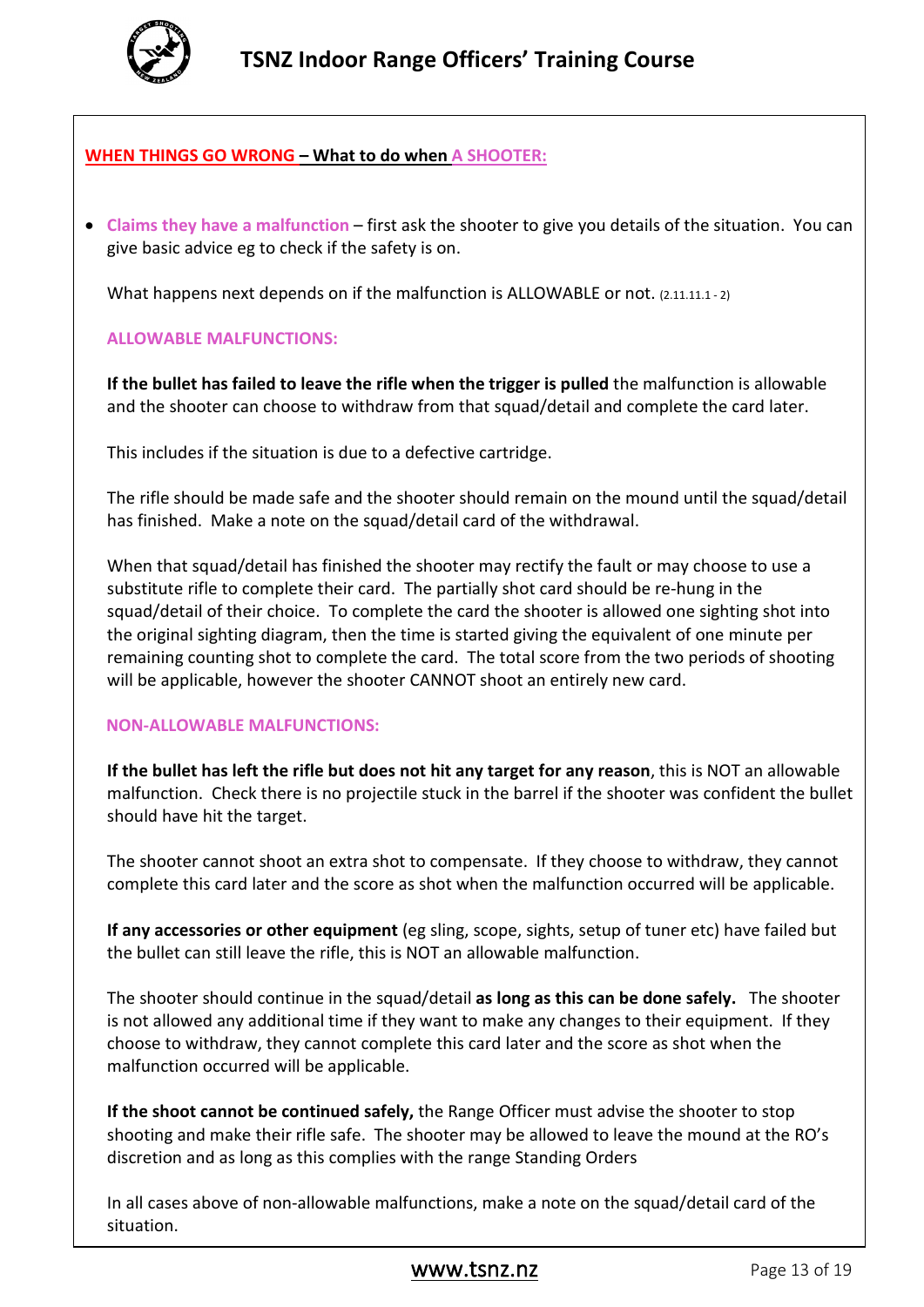

#### **WHEN THINGS GO WRONG (continued) – What to do when A SHOOTER:**

• **Overloads** - i.e. puts more than one shot into one or more of their own counting diagrams. (2.8.1.9.4)

When you see it make a note of this on the squad/detail card for that shooter. The shooter will get the full value of all the shots minus 1 penalty point, so there is no need to identify which shot is the overload.

 Do not advise the shooter that they have overloaded if they do not tell you that they have done so.

• **Cross-fires** - i.e. puts a shot into any other shooters target card instead of their own. (2.8.1.9.5)

When you see it make a note of this on the squad/detail card for BOTH shooters. If possible, include a description of the cross-fired shot so it can be identified by the markers (eg top left 9 at 3 o'clock = Xfire from Mnd 3). If the cross-fired shot cannot be identified, the receiving shooter will be credited the higher score and the other shooter will receive the lower score minus 2 penalty points. If the cross-fire can be identified each shooter will receive their own score, with the shooter making the cross-fire receiving a 2 penalty point deduction.

Do not advise the shooter that they have cross-fired if they do not tell you that they have done so.

• **Puts a sighter into a counting diagram** – when you see it make a note of this on the squad/detail card for that shooter. If possible, include a description of the overloaded shot so it can be identified by the markers (eg top left 9 at 3 o'clock = 1st sighter).  $(2.8.1.9.2)$ 

**If the shooter tells you** they have put their sighter into a counting diagram - advise them to continue by putting any further sighters into the sighting diagram then to shoot around the card as normal.

**If the shooter does NOT tell you** they have put their sighter into a counting diagram - continue to watch that shooter to see where the next shot goes. If the  $2^{nd}$  and  $3^{rd}$  shots are put into the sighting diagram then there is no need for further notes, but if the 2<sup>nd</sup> shot is put into the same or any other counting diagram make a note of this as it will be need to be identified as the 2<sup>nd</sup> sighter. The 3<sup>rd</sup> and any further shots will then be marked as counting shots.

TSNZ Rules state a **shooter MUST fire at least 2 sighting shots,** so the first 2 shots must be classified as sighters no matter what diagram they are shot on. A **third sighting shot is optional,** so the third shot must be classified as a counting shot if it is shot on any diagram other than the sighting diagram. (2.11.9.1)

TSNZ Rules state that the **designated sighting diagram** is the centre diagram on an eleven-diagram target, and that where multiple targets are used all but one of the sighting diagrams shall be defaced in a manner that can been seen by the naked eye from the firing point (eg crossed over or a sticker placed on it). The Rules do not specify which of the two cards in a 20-shot match should have the sighting diagram on it, only that the cards be hung side by side horizontally. (2.11.9.2)

# **WWW.tsnz.nz** Page 14 of 19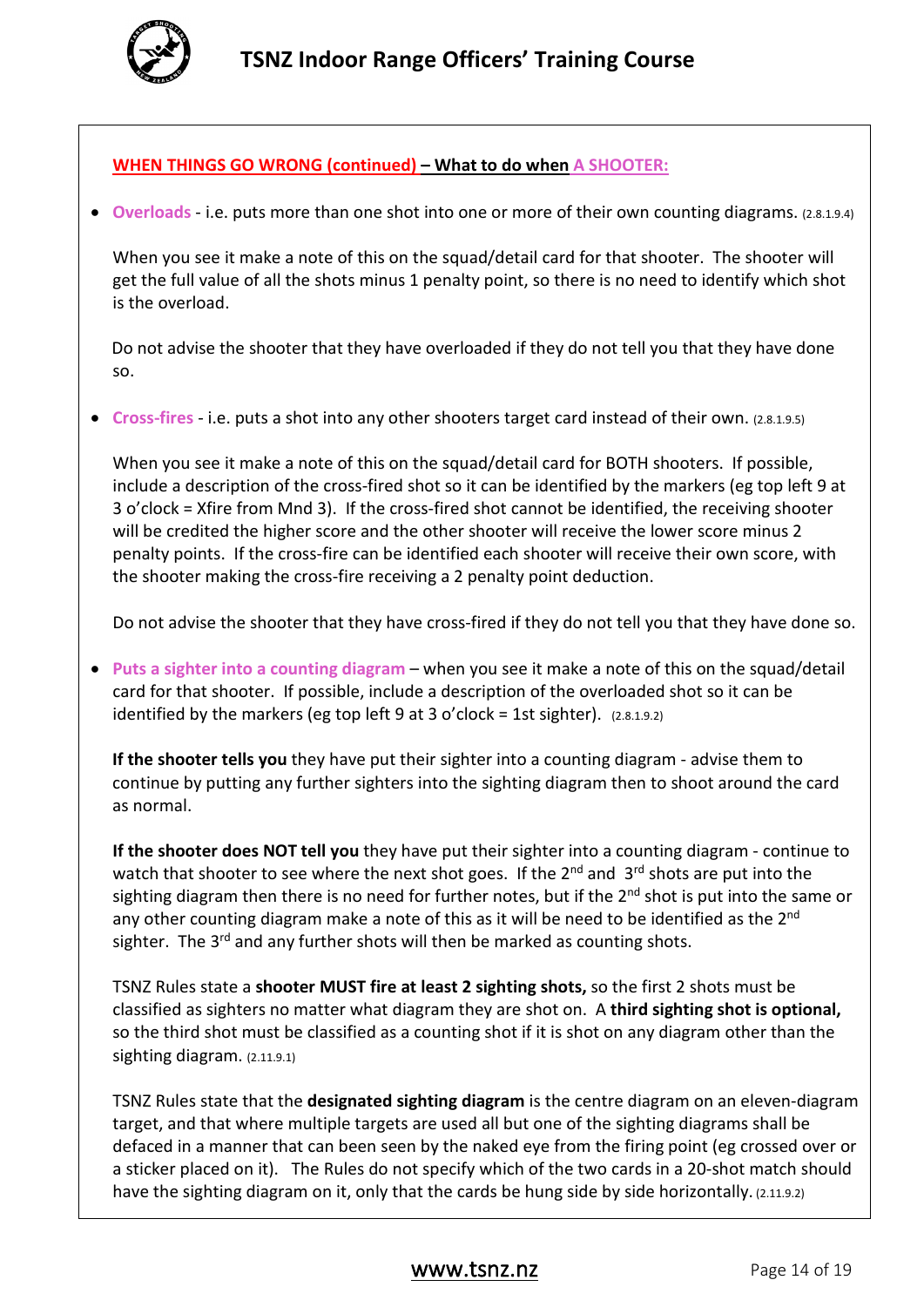

#### **WHEN THINGS GO WRONG (continued) – What to do when A SHOOTER:**

- **Puts fewer than two sighters into the sighting diagram** when you see it make a note of this on the squad/detail card for that shooter. If possible, make a note of where shots were placed so they can be identified by the markers (eg top left 9 at 3 o'clock =  $2^{nd}$  sighter). (2.8.1.9.2 iv)
- **Puts more than three sighters into the sighting diagram** when you see it make a note of this on the squad/detail card for that shooter. It is not necessary to identify the extra shots as the three highest shots on the sighting diagram will be marked as the sighters. (2.8.1.9.2)
- **Puts more shots into a target card than required** when you see it make a note of this on the squad/detail card for that shooter. It is not necessary to identify the extra shots as the highest shot(s) on the card will be deducted along with 2 penalty points given for each extra shot. (2.8.1.9.3)
- **Hasn't finished shooting when the time expires and STOP is called** DO NOT allow any extra time for the shooter to finish. Continue the usual process of finishing the squad/detail. (2.11.8)
- **Has equipment, accessories, apparel or a position that appears to breach TSNZ Indoor Rules** you can inspect the item(s) more closely but only without unduly disturbing this or any other shooter.

**If you notice the issue during setup time** you can speak to the shooter and give them the chance to correct the issue before shooting. If they choose to withdraw from the squad/detail rather than make any change, you can allow this. Make a note on the squad/detail card of the situation.

**If you notice the issue after shooting starts** you should speak to the shooter when the squad/detail is finished and advise them what needs to be corrected before they shoot again. Make a note on the squad/detail card of the situation.

In a formal competition any suspected breach of TSNZ Rules should be referred to the Range Committee (2.11.1), and it is then up to the Range Committee to rule on the severity of the situation and what, if any, penalty should apply. The shooter should be advised that this will be happening.

In an informal situation (eg Club shooting) any suspected breach of TSNZ Rules should be discussed with the shooter and/or their coach/mentor so as to educate them to improve.

• **Has a medical emergency** – instruct all shooters to stop shooting and make their rifles safe, and turn on the red light. Make a note of the time remaining in the squad/detail when the stoppage occurs.

Deal with the medical emergency as needed. The squad/detail can then be restarted with the time remaining PLUS one minute, during which all shooters will be allowed one sighting shot prior to re-commencing their counting shots.

• Acts unsafely OR does not obey Range Officer instructions or the RED LIGHT system – insist they stop shooting and make their rifle safe. They can be asked to immediately leave the firing point. The incident should be reported to the Range Committee. (2.2.4)

# [www.tsnz.nz](http://www.tsnz.nz/) Page 15 of 19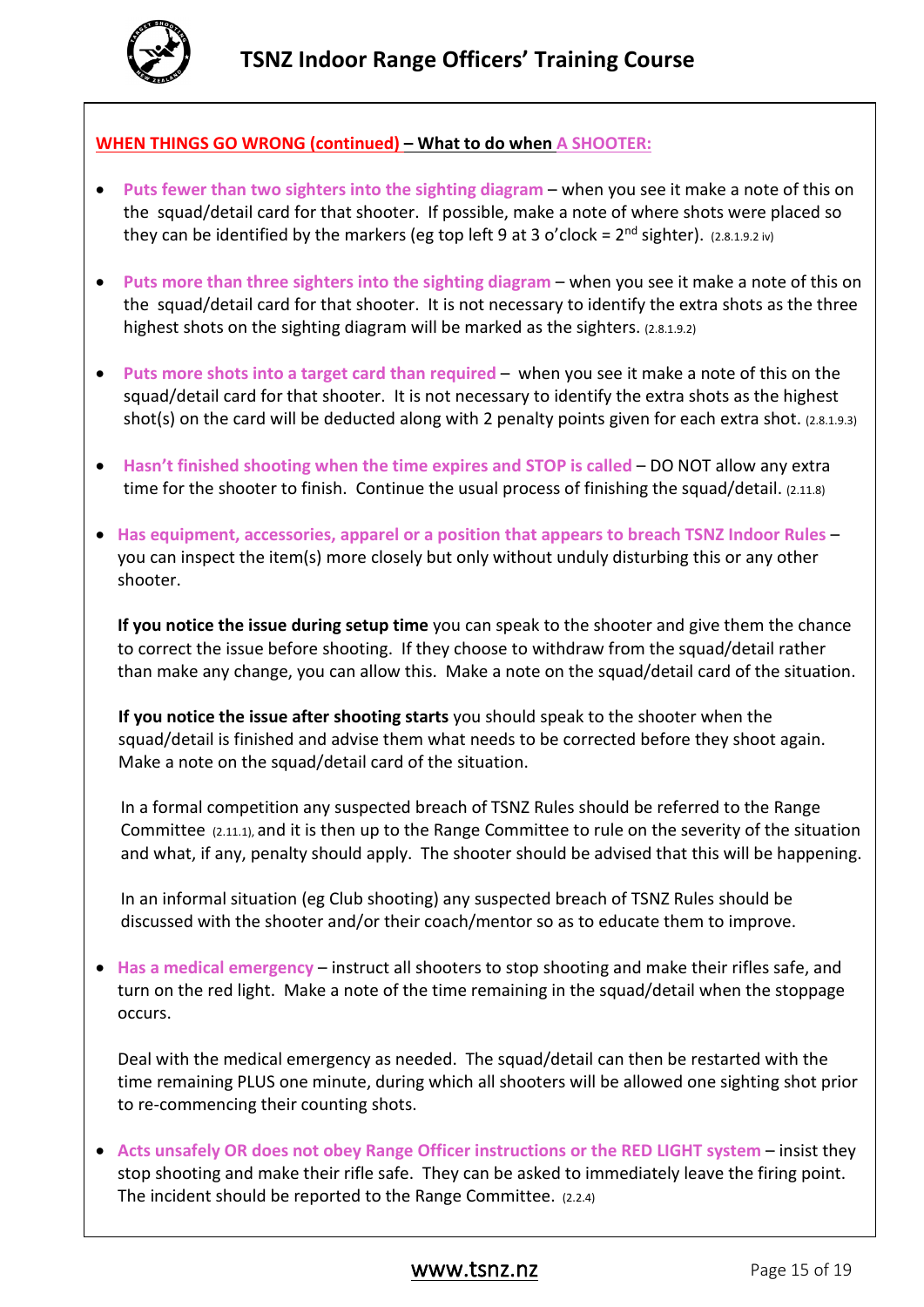

#### **WHEN THINGS GO WRONG – What to do when THE RANGE OFFICER:**

- **Doesn't start the timer**  start the timer AS SOON AS you are aware of your error. If you know how long the match has been running then adjust for the late start of the timer and continue as normal. If you have no idea how much time has passed, carry on with full match time starting from when the timer was actually started.
- **Misses making time calls at the correct time** As soon as you notice you have missed a time call, call out exactly whatever time is remaining (eg "1 Minutes 20 seconds to go" instead of the usual "2 Minutes"). The 10 or 20 shot matches will still finish in the usual 12 or 22 minutes.

All shooters are able to have their own timers with them on the firing point, and any shooter who shoots slowly, has difficulty hearing time calls, or regularly takes most of the time available should do this to help them manage their time properly. However no matter what the shooter's timer says, the official match time is always that which is managed by the Range Officer.

- **Calls STOP before the match time is up and a shooter has not finished**  immediately restart the match timing and advise the shooter to continue. Allow the completion of the usual match time.
- **Doesn't make notes of issues on the squad/detail card** explain any issues to the markers and/or the Range Committee, before the cards are marked if possible. If you don't do this, a shooter's score may be penalised incorrectly.

**ALL THE FOUR ISSUES ABOVE ARE PURE RANGE OFFICER ERROR.**

**THEY ARE ALL COMPLETELY UNFAIR TO THE SHOOTER(S).** 

**Any Range Officer who continues to make errors of this type should stand down from the position.**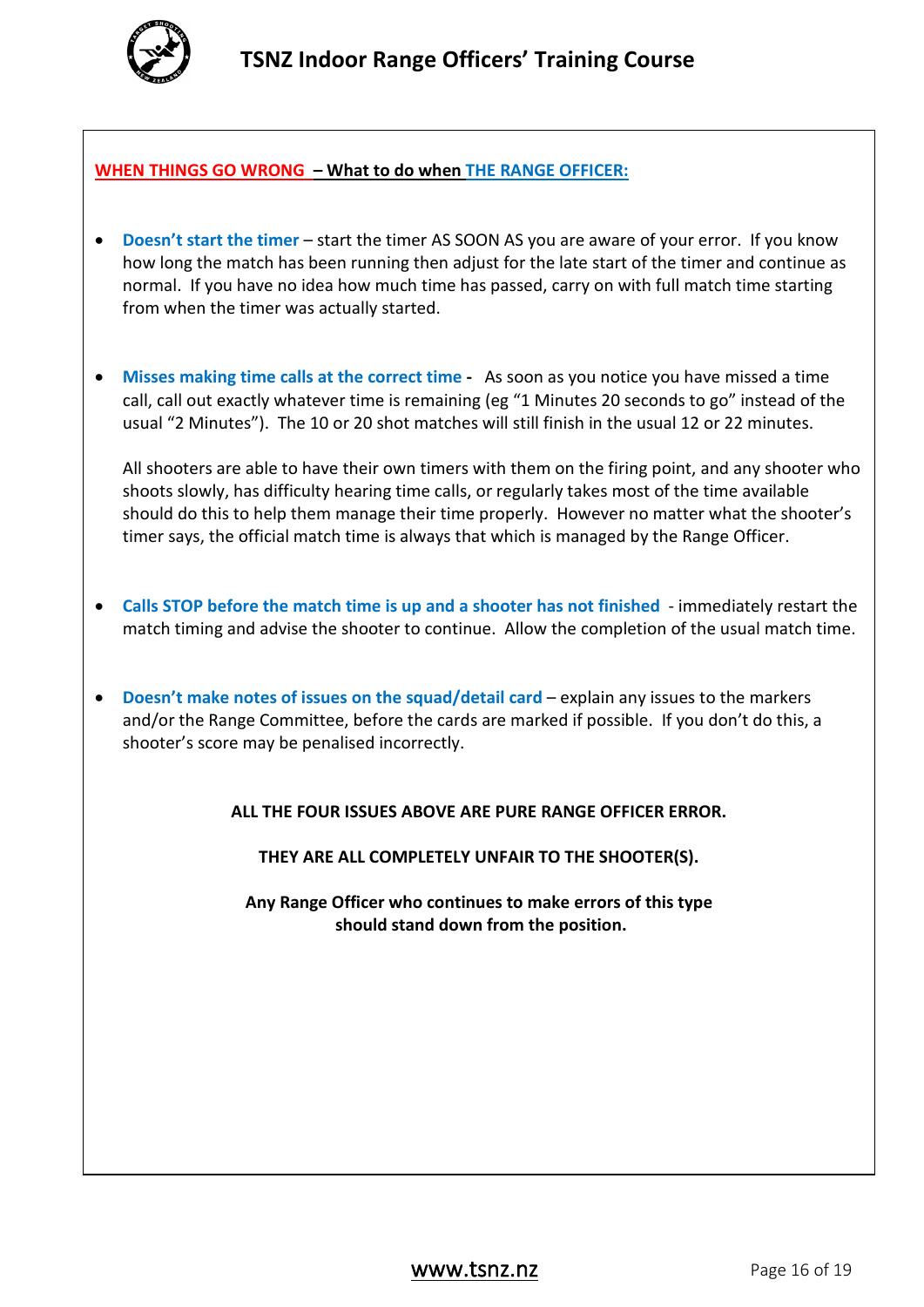

#### **WHEN THINGS GO WRONG – What to do when RANGE ISSUES OCCUR:**

- **Range staff need to go forward of the firing line for any reason** turn on the red light, advise all shooters to stop shooting and to make their rifles safe by inserting safety flags and placing their rifle butts on the ground. When ALL shooters have done this, advise the range staff they are clear to move forward. (2.2.9)
- A target or lighting for one shooter malfunctions advise the shooter to stop shooting, make their rifle safe by inserting their safety flag, and wait on the mound until the squad/detail has finished. They will then be able to complete the card in a later squad/detail without penalty, with one sighter plus one minute per counting shot remaining (in the same manner as an allowable malfunction completion). (2.11.11.3)
- **Targets or lighting for the entire squad/detail malfunction(s)** turn on the red light, advise all shooters to stop shooting and make their rifles safe by inserting their safety flags. Make a note of the time remaining when the stoppage occurs.

If the problem can be fixed in a reasonable time the entire squad/detail can then be restarted using the remaining time PLUS one minute, during which all shooters will be allowed one sighting shot prior to re-commencing their counting shots.

If the problem cannot be fixed in a reasonable time, the squad/detail will be abandoned and any scores shot discarded. All shooters will then be able to shoot in a replacement squad/detail. (2.11.11.5)

- **The red light malfunctions** if the red light **fails to turn OFF,** shooting cannot commence until it is fixed (2.2.6-7). If the red light **fails to turn ON,** shooters should be advised that this has happened and when required give clear verbal instructions to stop shooting and make rifles safe. Be aware of any shooters who may have extra hearing issues, and remember that all shooters will be wearing hearing protection, so give **LOUD** instructions.
- **A blowback occurs**  any lead or other matter that blows back towards the shooters from the target area can be dangerous. If it appears to be a danger instruct the shooter(s) whose rounds are causing this to stop shooting and make their rifle(s) safe, and tell them that they will be able to complete their shoot later without penalty (in the same manner as an allowable malfunction). Make a note of this on the squad/detail card.

Advise the Range Committee of the situation, and have the target area(s) where blowback has occurred checked and fixed if possible. If there is an issue that cannot be fixed immediately, do not allow the mound(s) to be used.

• **Earthquake / Fire / Evacuation** – turn on the red light and instruct all shooters to stop shooting and make their rifles safe. Check rifles are safe, then allow shooters to leave and **follow the range's Emergency Procedures**.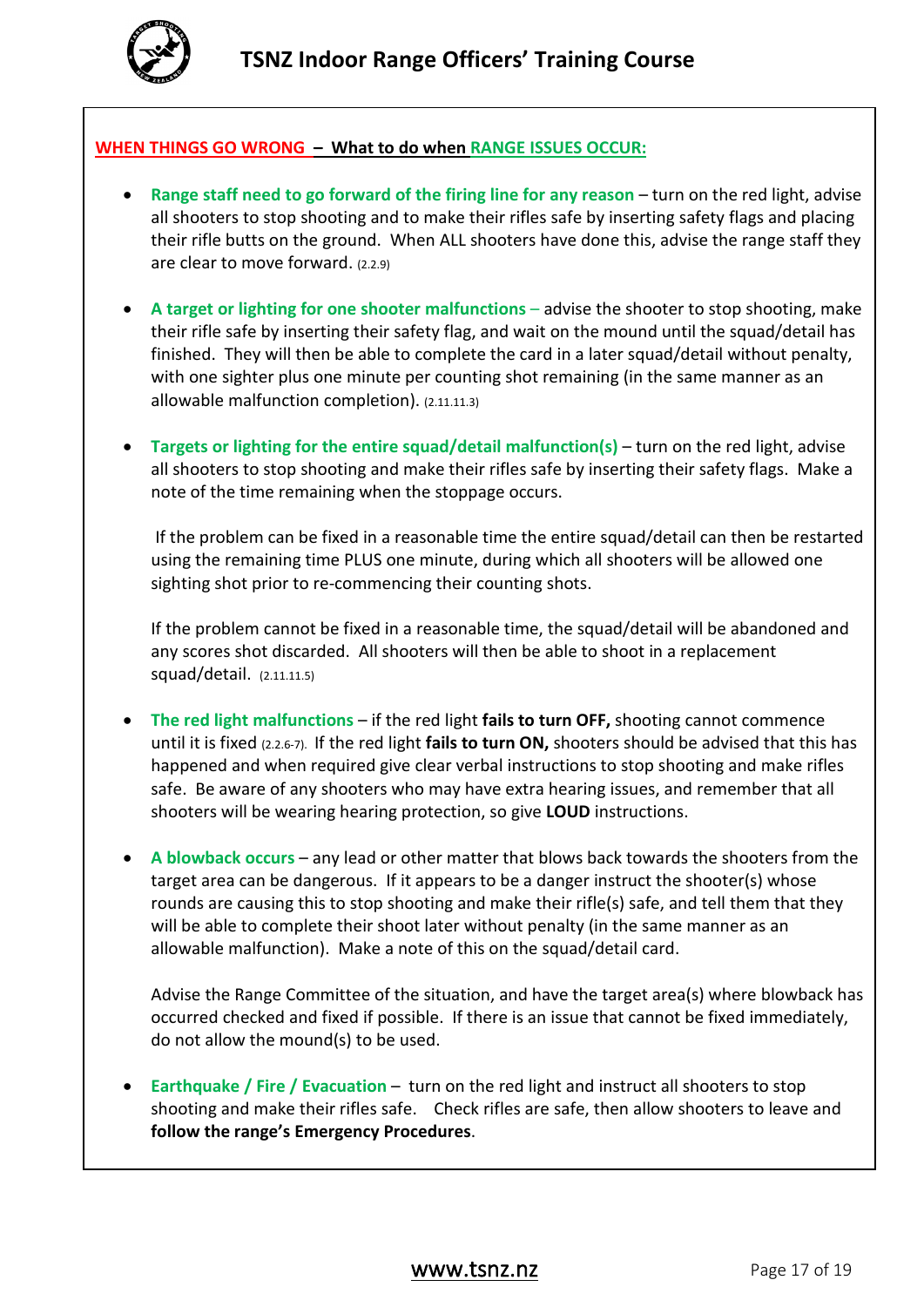

# **SUPPORT FOR TSNZ RANGE OFFICERS:**

Acting as a Range Officer should be something that is not entered into lightly – after all, the Range Officer is responsible for the physical safety of all those individuals on their firing point. TSNZ understands that this in turn may raise some concerns about how the Range Officers themselves are supported and protected.

#### **LIABILITY INSURANCE:**

Target Shooting NZ holds two liability insurance policies that will cover Range Officers in the course of their usual activities within our Affiliated Associations and Clubs:

- a General Liability Insurance policy that provides up to \$5,000,000 for any one occurrence to indemnify for legal liabilities arising from personal injury or property damage;
- a Combined Liability Insurance policy that provides up to \$1,000,000 for any one occurrence to indemnify for penalties under any Statutory Acts, plus defence costs of these.

Any Range Officer or Club / Association official or member who becomes aware of any incident that could become a claim under these liability policies, no matter how remote, should immediately contact the TSNZ Office. The policies exist to help you, our Members, and we will help you through any issues that may arise with them.

#### **INDOOR COMMITTEE:**

The TSNZ Indoor Committee is a small group of enthusiastic Members who meet monthly (remotely or in person) to discuss any and all issues related to Indoor shooting. The Indoor Committee is completely independent of the TSNZ Executive, and Range Officers can talk to them about anything they may wish to. Contact details for the Indoor Committee are on the TSNZ website.

#### **TSNZ OFFICE:**

There are many ways the TSNZ Office can support Range Officers, such as arranging *ZOOM* discussions and meetings, online *FOCUS* sessions and recordings, printed or other resources such as TSNZ Rules, items in the *TSNZ INSIGHTS* email newsletter that goes to all members monthly, liaising between Clubs and Associations, or even just as a friendly ear if you have issues you want to discuss. Don't hesitate to contact the Office for assistance and support.

**Target Shooting NZ highly values those Members who are willing to give back to the sport by acting as Range Officers. We acknowledge that without willing volunteers for these duties safety would be hugely compromised, and shooting would not be able to take place.** 

**So a sincere THANK YOU goes out to all those who train and participate as TSNZ Range Officers.**